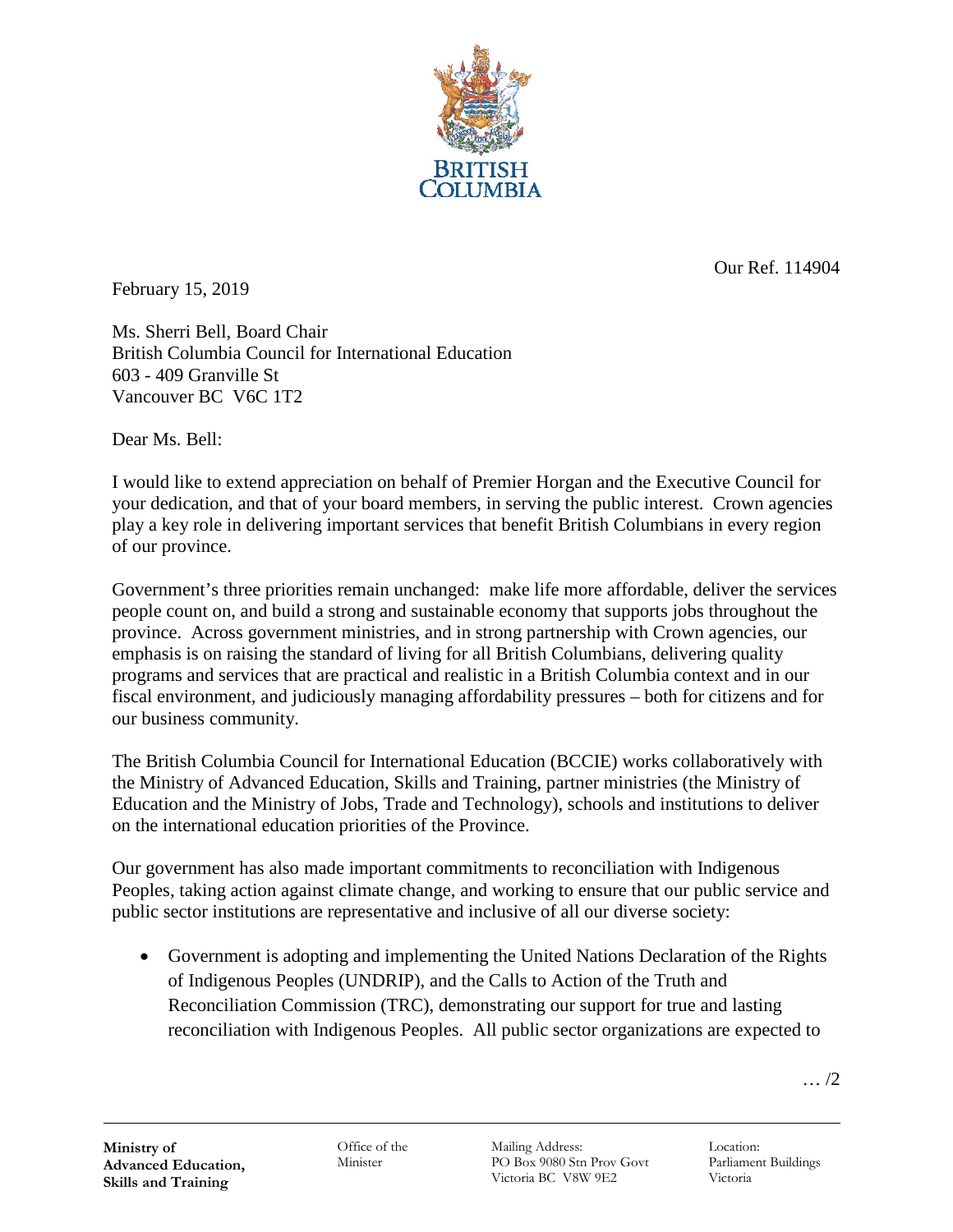incorporate the UNDRIP and TRC within their specific mandate and context. Additionally, in May 2018, government released 10 Draft Principles to Guide the Province's Relationship with Indigenous Peoples, which serves as a guide for all public sector organizations as we continue to build relationships with Indigenous communities based on respect and recognition of inherent rights.

- While government has already taken steps towards achieving our legislated carbon reduction targets, much remains to be done. Our new climate strategy will outline significant GHG reduction measures in 2019/20 while supporting our program and service objectives through economic growth powered by clean, renewable energy, supported by technological innovation. Please ensure your organization's operations align with government's new climate plan.
- Over the coming fiscal year, I look forward to working with your leadership team to provide effective, citizen-centred governance, through strong public sector boards that represent the diversity of British Columbia. The Crown Agencies and Board Resourcing Office (CABRO) at the Ministry of Finance provides leadership for the appointment process to fill positions on the boards of Crown agencies. As your board is renewed over time, I encourage you to work with CABRO to actively seek out women, visible minorities, Indigenous Peoples, persons with disabilities, LGBTQ2S+ individuals, and others who may contribute to diversity to add to the CABRO candidate pool to fill open positions. My expectation is that candidates from all regions of our province will be invited to apply to help renew British Columbia's public sector boards, including individuals with a broad range of backgrounds in community, labour and business environments.

As the Minister Responsible for BCCIE, I expect that you will make substantive progress on the following priorities and incorporate them in the goals, objectives and performance measures included in your Service Plan:

1. Support British Columbia's K-12 schools and post-secondary institutions in the Indigenization of the international education sector to foster greater awareness of British Columbia's and Canada's Indigenous history among international students. This work is to align with and support government's commitment to fully adopt the UNDRIP, the Calls to Action of the TRC, and the 10 Draft Principles to Guide the Province's Relationship with Indigenous Peoples.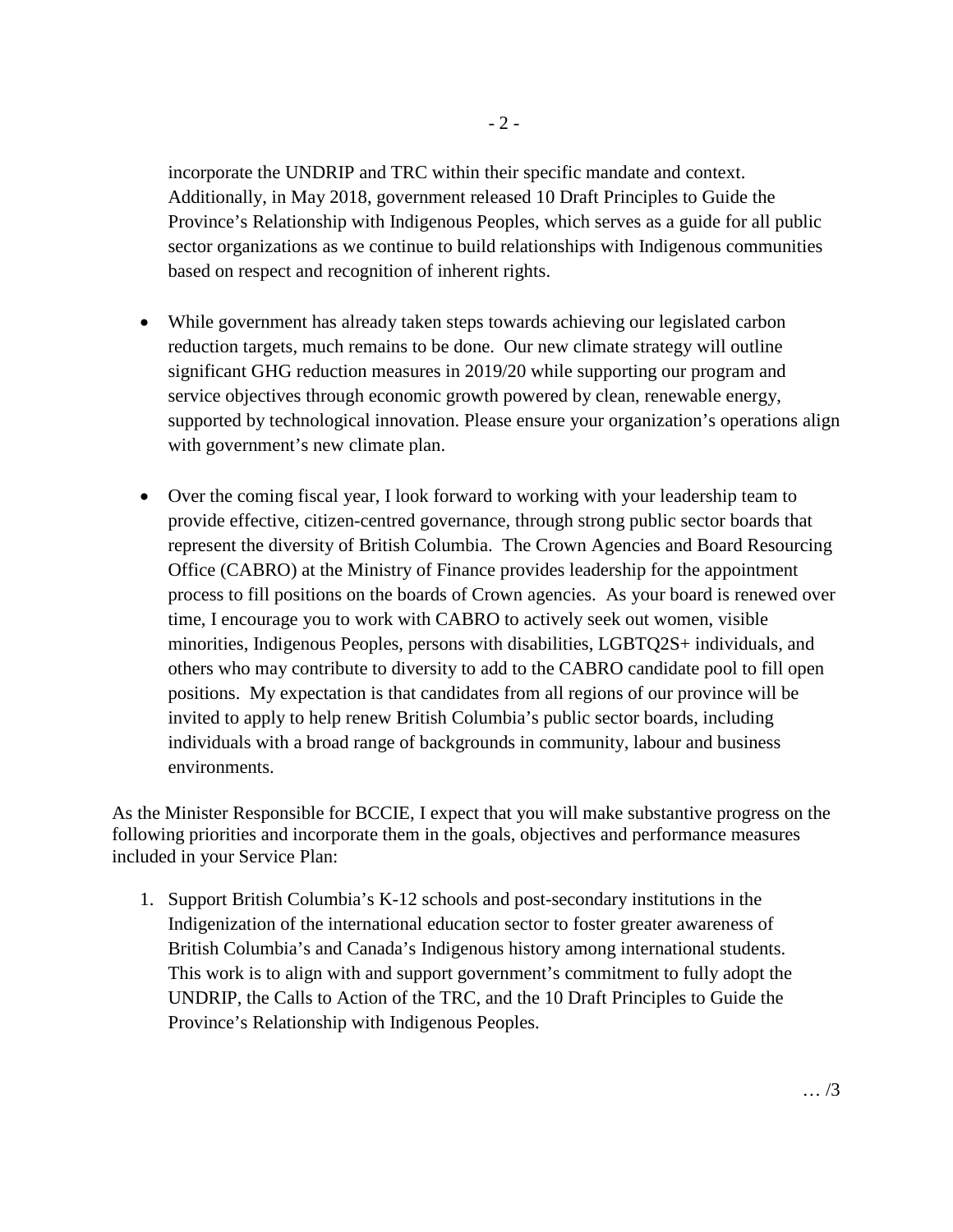- 2. Work closely with the Ministry of Advanced Education, Skills and Training, partner ministries, and the provincial international education sector to support government's development of a provincial framework for international education.
- 3. Support school districts and post-secondary institutions in British Columbia, particularly those in regions outside the Lower Mainland, to build their capacity to engage in international education in a way that enhances British Columbia's reputation as a destination of choice for education and learner success.
- 4. Support the engagement of British Columbia students and educators in international education and applied learning opportunities abroad.
- 5. Support intercultural training in schools and post-secondary institutions in British Columbia to help ensure faculty, staff and administration are supported to work with international students.
- 6. Support school districts and post-secondary institutions in British Columbia to further diversify their sources of international students through targeted international engagement and partnership development.

Each board member is required to sign the Mandate Letter to acknowledge government's direction to your organization. The Mandate Letter is to be posted publicly on your organization's website on Budget Day on February 19, 2019, to coincide with the release of your organization's Service Plan.

I look forward to ongoing collaboration with your Board as we work together to deliver improved service and better outcomes for British Columbians.

Respectfully,

Melanie Mark Hli Haykwhl Wii Xsgaak Minister

Attachment: Signature page template

pc: See Attached Distribution List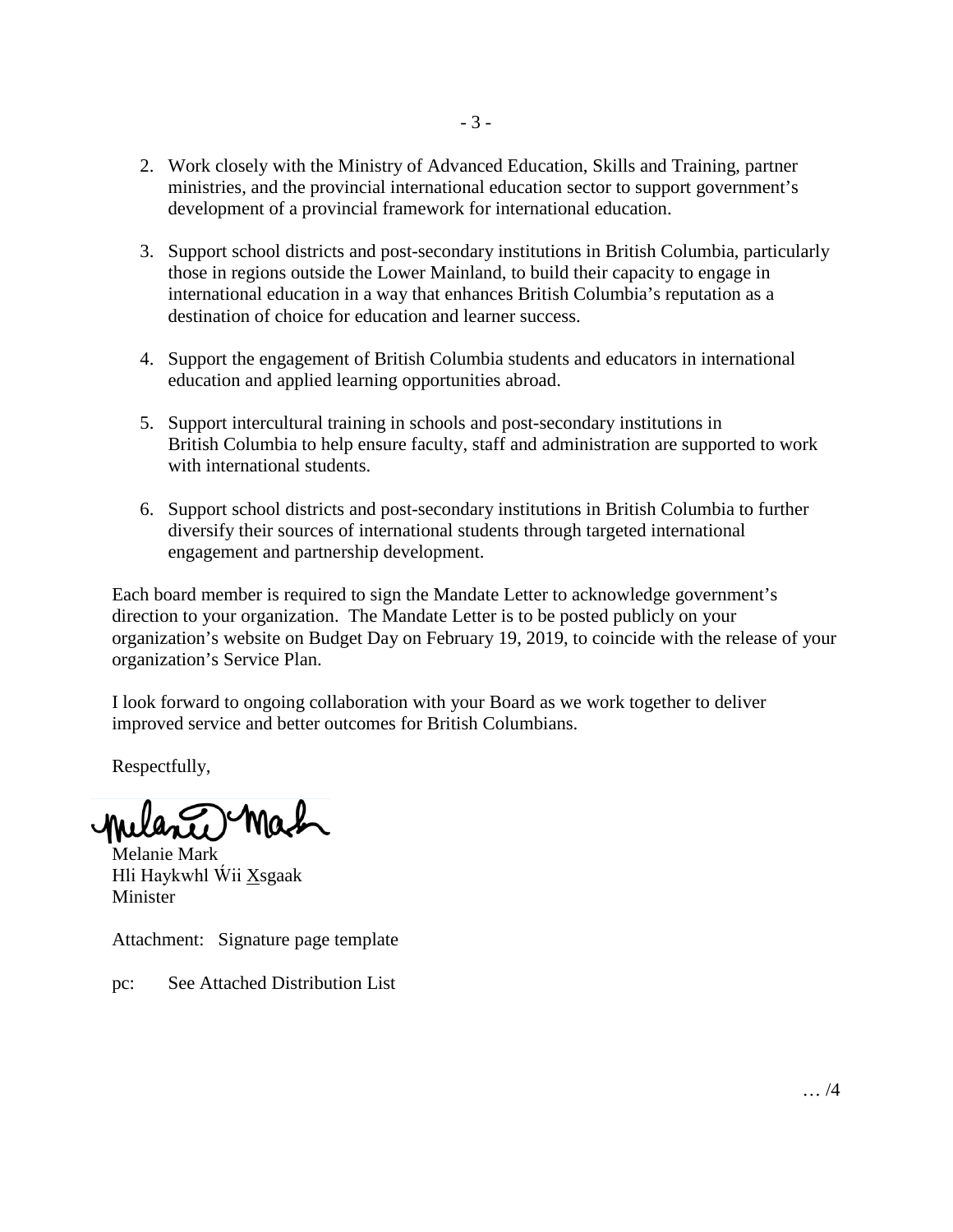pc: Honourable John Horgan Premier

> Mr. Don Wright Deputy Minister to the Premier and Cabinet Secretary

Ms. Lori Wanamaker, Deputy Minister Ministry of Finance

Ms. Heather Wood, Associate Deputy Minister and Secretary to Treasury Board Ministry of Finance

Ms. Shannon Baskerville, Deputy Minister Ministry of Advanced Education, Skills and Training

Mr. Feroz Ali Ms. Tracy Campbell Mr. Shawn Chisholm Ms. Robin Ciceri Mr. Tony Loughran Mr. Neil Mort Mr. Paul Squires Dr. Michel Tarko Dr. Jordan Tinney Dr. Jay Yule Board Members British Columbia Council for International Education

Dr. Randall Martin, Executive Director British Columbia Council for International Education